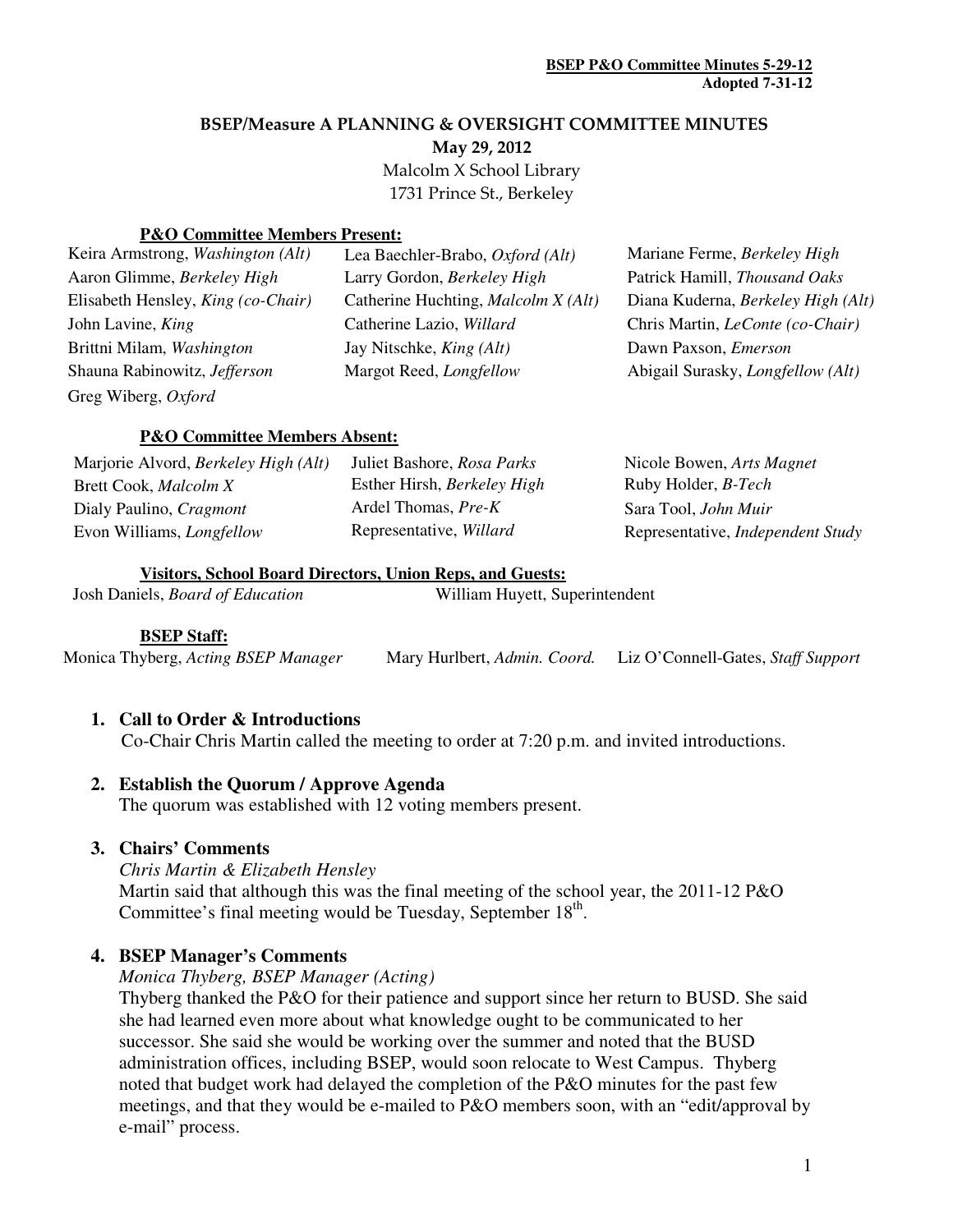Thyberg distributed sign-up sheets for P&O members to indicate their interest in being involved in the selection of the new BSEP Manager. She also requested that P&O Steering Committee members note their availability this summer because of the likelihood that the Steering Committee would need to convene and it would be essential to have a quorum. Bringing the P&O up to date on the Superintendent search, Thyberg said the Board had not yet selected a replacement for Bill Huyett.

# **5. BSEP Site Plans for 2012-2013**

## *Mary Hurlbert, BSEP Administrative Coordinator*

Hurlbert distributed a chart showing the BSEP School Discretionary Allocations to the sites for 2012-13. She explained that the \$233 rate per pupil for 2012-13 was the same as for the current year, and that the rate was determined based on a number of factors: projected revenue for 2012-13, a modest fund balance in the Site Discretionary budget, and the current year's student enrollment. She then led the Committee though a summary of the BSEPfunded portion of the 2012-13 school site plans. She said that the site plans would be posted soon on the district website. Hurlbert noted that the trend over the past several years has been the reliance on BSEP site funds for academic and behavioral and emotional support for students. Field trips, performances, and the arts, once strongly supported with BSEP dollars, were now picked up by PTA fundraising.

# **6. BUSD Communications: Presentation and Feedback**

### *Lea Baechler-Brabo, Communications Team*

Baechler-Brabo distributed a progress report on the implementation of recommendations in the July 2011 BUSD Communications Study. Walking the P&O through the progress report, she said the District now relied heavily on the bi-weekly, A+ eNews to disseminate information.

Baechler-Brabo said future goals included: building parent, community, and increasing staff readership of the A+ eNews; growing BUSD's list of A+ eNews and home page blog RSS feed subscribers, increasing awareness of the website translation tool and Spanish A+ eNews edition, and branding the District using the 4 E's (Excellence, Equity, Engagement, and Enrichment.)

In response to a question on what type of materials the District translated into other languages, Baechler-Brabo said eight schools' student populations were at least 15% Spanish-speaking and the law required BUSD to provide those student and their families with Spanish translations of information sent out to families by the District. It was noted that although resources were not available to translate a 300-page Board document, it was possible, upon request, to translate an Executive Summary instead. Baechler-Brabo noted that the Spanish version of the A+eNews is sent out every other Monday to a list of about 300 people. Superintendent Huyett noted that one person could not handle all of the District's translation needs. He added that part of the new Translation Coordinator's duties included facilitating district-wide, multi-lingual translation needs at sites.

Thyberg said the Communications Team had worked with Special Education to ensure that IEP meetings and Disciplinary meetings could use the Language Line phone service for live interpretation. She noted that goals for next year included identifying people within the District who could also work as translators and collaborating with the unions and HR to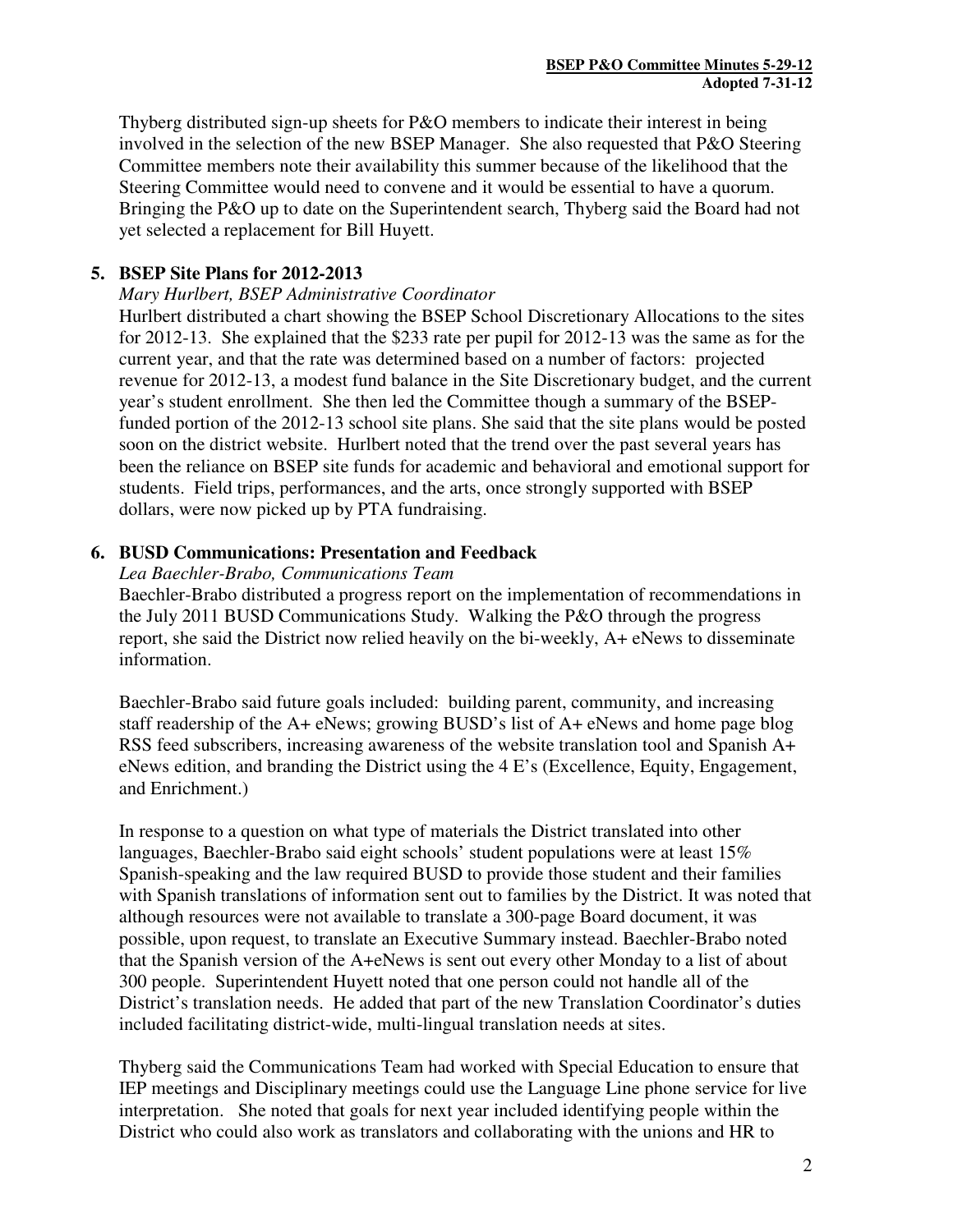arrange for testing, set the compensation rate, and arrange a system whereby qualified people could be employed on as as-needed basis.

# **7. Recommendation for the expenditure of the BSEP fund for Public Information, Translation, P&O Committee Support in 2012-2013**

*William Huyett, Superintendent* 

Huyett began by thanking the P&O Committee for helping him to grow and to learn more about what public education can be and how a community can come together and support quality education in so many ways. He said working with the P&O had been a very important part of his time in Berkeley and that he had been honored to have been a part of it. "We should do this everywhere in California," he said.

Regarding the restructuring of the BSEP Office, the Superintendent said the District would take more time with it and that the proposal would go to the Board on June  $20<sup>th</sup>$ . He said that restructuring the BSEP Administrative Coordinator position was also under consideration.

Huyett announced that BUSD administration thought it important to do a BSEP trainingworkshop during the June  $27<sup>th</sup>$  Board Meeting. Given that the Board realized how important BSEP was to the District and since they were very interested in having more say in BSEP funded programs, the Superintendent said it was important to give Board members more information about the BSEP Measure, the BSEP budget, their role, the role of the P&O Oversight Committee, and the role of staff. *NOTE: Subsequently, this Board Workshop was postponed until the Fall.* 

Board liaison to the P&O Josh Daniels commented that back in February 2012 when he had asked Board members if they had questions or concerns about BSEP budgets, there were none. However, he said that had changed when the individual BSEP budgets came to the Board for approval; the Board members then had a lot of questions. Daniels said that the same healthy tension as to whether expenditures fit the purpose of the Measure and whether or not they were being well spent, existed with Board members as with P&O members. He said that ideally BSEP and BUSD goals would be in sync, but that some conflict was a natural occurrence given that the BSEP Measure was written in 2006 but the District goals had been written in 2009, therefore guaranteeing some nonalignment.

Daniels emphasized that the Board had given direction that every BSEP budget should show four years: the previous year, the current year, and proposed year, and the following year. He said the benefit would be the ability to see if a BSEP budget is spending down its reserve too quickly or not quickly enough. He added that the previous year's budget should show both *Budget* and *Actual*, to show whether the budgeted amount was spent.

Thyberg added that charge of the P&O Committee was to determine if recommendations from the administration for the expenditure of BSEP funds were in line with the language and intent of the BSEP Measure. She said that the Board's role was broader, to determine whether or not the District should support a particular program.

Huyett noted that, in drafting the next BSEP Measure, consideration ought to be given to putting more dollars into this BSEP budget (Public Information budget, Translation, P&O Committee Support).